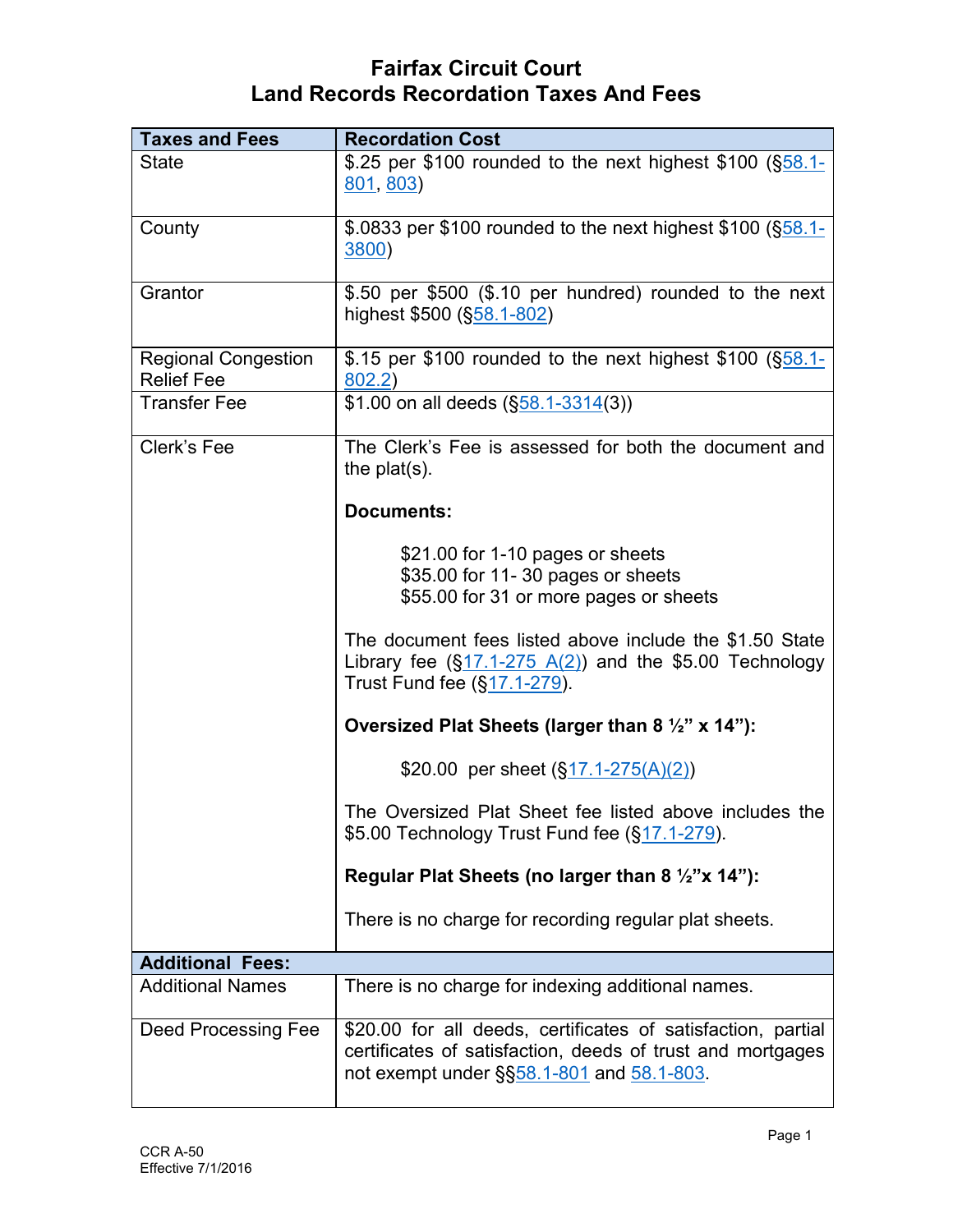| \$1.00 fee on every original and corrected deed, deed of   |
|------------------------------------------------------------|
| trust or mortgage for property located in Fairfax County   |
| (§58.1-817). This fee is not assessed for property located |
| in the City of Fairfax.                                    |
|                                                            |
| <b>Fee Breakdown</b>                                       |
| State Tax; County Tax on value of goods; Clerk's           |
| Fee; Technology Trust Fund                                 |
| Clerk's Fee, Deed Processing Fee                           |
|                                                            |
| State Tax; County Tax, Clerk's Fee; Technology Trust       |
| Fund                                                       |
| Clerk's Fee; Technology Trust Fund; Open Space             |
| <b>Preservation Fee</b>                                    |
| State Tax and County Tax based on sales price or fair      |
| market value, whichever is greater; Transfer Fee; Clerk's  |
| Fee; Grantor Tax; Technology Trust Fund; Deed              |
| Processing Fee; Open Space Preservation Fee, Regional      |
| <b>Congestion Relief Fee</b>                               |
| Transfer Fee; Clerk's Fee; Technology Trust Fund; Open     |
| <b>Space Preservation Fee</b>                              |
| Transfer Fee; Clerk's Fee; Technology Trust Fund; Open     |
| <b>Space Preservation Fee</b>                              |
| Transfer Fee; Clerk's Fee; Technology Trust Fund; Open     |
| <b>Space Preservation Fee</b>                              |
| Transfer Fee; Clerk's Fee; Technology Trust Fund (cite     |
| VA Code section for exemption.); Open Space                |
| <b>Preservation Fee</b>                                    |
| Transfer Fee; Clerk's Fee; Technology Trust Fund (cite     |
|                                                            |

|                            | <b>Preservation Fee</b>                                   |
|----------------------------|-----------------------------------------------------------|
| Deed of Partition          | Transfer Fee; Clerk's Fee; Technology Trust Fund (cite    |
|                            | VA Code section for exemption); Open Space                |
|                            | <b>Preservation Fee</b>                                   |
| Deed Between               | Transfer Fee; Clerk's Fee; Technology Trust Fund (cite    |
| <b>Married Individuals</b> | VA Code section for exemption); Open Space                |
|                            | <b>Preservation Fee</b>                                   |
| Deed Pursuant To           | Transfer Fee; Clerk's Fee; Technology Trust Fund (cite    |
| <b>Property Settlement</b> | VA Code section for examption); Open Space                |
|                            | Preservation Fee.                                         |
| Easement                   | \$.25 State Tax; \$.08 County Tax; Clerk's Fee;           |
|                            | Technology Trust Fund; Deed Processing Fee; Open          |
|                            | <b>Space Preservation Fee</b>                             |
| Lease                      | State Tax and County Tax on total amount of lease or      |
|                            | value of land, whichever is less; Clerk's Fee; Technology |
|                            | <b>Trust Fund</b>                                         |
| Lease                      | \$15 State Tax, \$5 County, Clerk's Fee                   |
| Communications             |                                                           |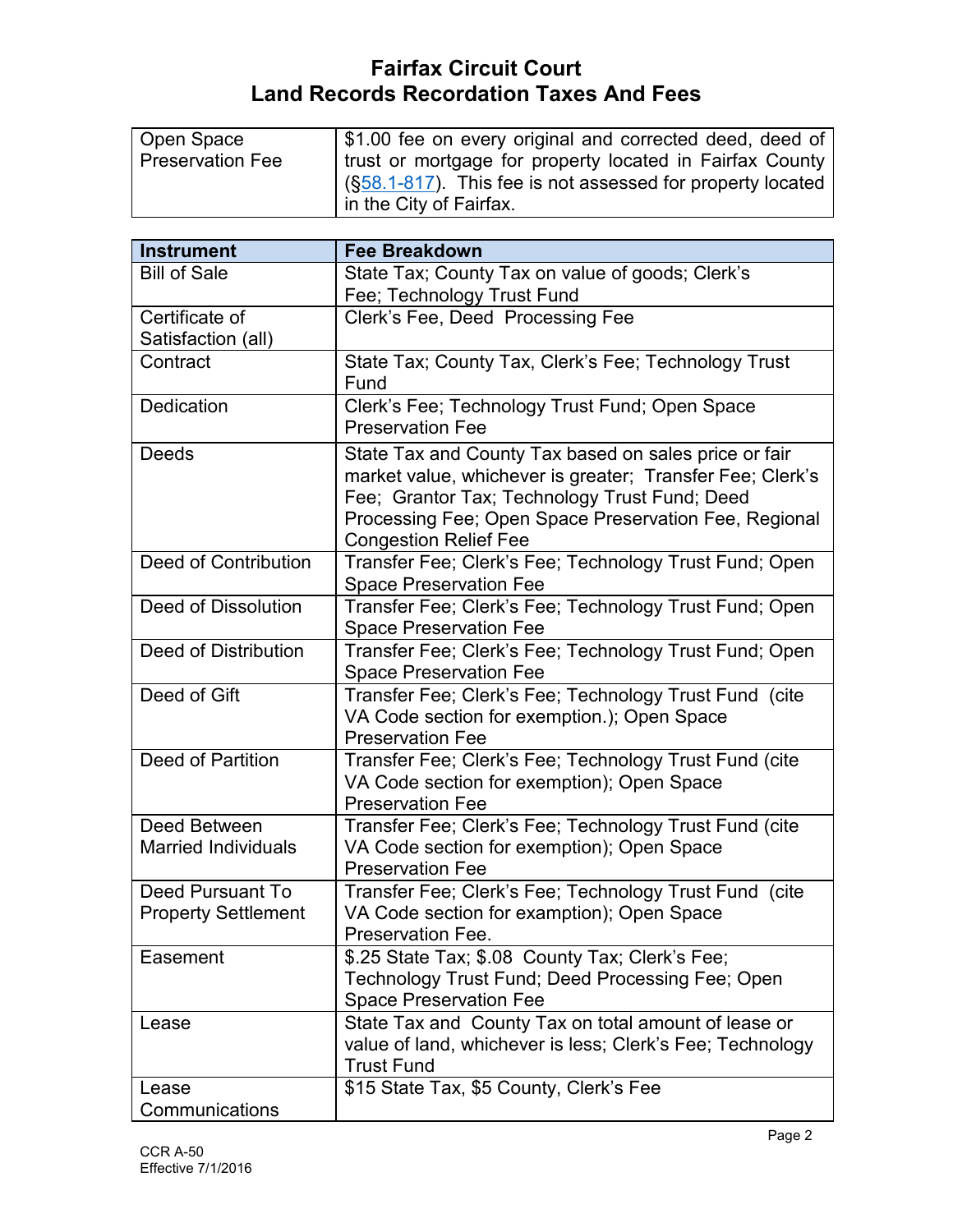| <b>Instrument</b>            | <b>Fee Breakdown</b>                                                                                               |
|------------------------------|--------------------------------------------------------------------------------------------------------------------|
| Equipment                    |                                                                                                                    |
| Lease                        | \$75 State Tax, \$25 County Tax, Clerk's Fee                                                                       |
| Communications               |                                                                                                                    |
| Tower                        |                                                                                                                    |
| <b>Modification of Trust</b> | Clerk's Fee, Open Space Preservation Fee                                                                           |
| (terms only)                 |                                                                                                                    |
| <b>Modification of Trust</b> | State and County Tax on amount borrowed, Clerk's Fee,                                                              |
| (increase loan               | Deed Processing Fee, Open Space Preservation Fee                                                                   |
| amount)                      |                                                                                                                    |
| Mortgage                     | State Tax and County Tax on amount borrowed; Clerk's                                                               |
|                              | Fee; Technology Trust Fund; Open Space Preservation<br>Fee                                                         |
| Option                       | State Tax and County Tax on amount offered to receive                                                              |
|                              | option; Clerk's Fee; Technology Trust Fund                                                                         |
| Quitclaim Deed               | Fee for quitclaim deed between husband and wife: \$.50                                                             |
|                              | State Tax; \$.17 County Tax; Transfer Fee; Clerk's Fee;                                                            |
|                              | Technology Trust Fund; Deed Processing Fee; Open                                                                   |
|                              | Space Preservation Fee. See Deed for fee breakdown for                                                             |
|                              | all other quitclaim deeds.                                                                                         |
| Power of Appointment         | Clerk's Fee, Technology Trust Fund; additional \$5 Clerk's                                                         |
| Release                      | fee per §64.2-2730                                                                                                 |
| <b>Quitclaim Easement</b>    | \$.25 State Tax; \$.08 County Tax; Clerk's Fee;                                                                    |
|                              | <b>Technology Trust Fund; Deed Processing Fee</b>                                                                  |
| <b>Release of Trust/Deed</b> | \$.50 State Tax; \$.17 County Tax; Clerk's Fee;                                                                    |
| of Release                   | Technology Trust Fund; Open Space Preservation Fee                                                                 |
| <b>Refinance Trust</b>       | \$0.18 State Tax; \$0.06 County tax on amount of the trust;                                                        |
|                              | (Cite VA Code section for exemption); Clerk's Fee;                                                                 |
|                              | Technology Trust Fund; Open Space Preservation Fee;                                                                |
| Revocation of                | Deed Processing Fee.                                                                                               |
| Transfer on Death            | State Tax and County Tax based on sales price or fair<br>market value, whichever is greater; Grantor Tax; Regional |
| Deed                         | Congestion Relief Fee (Cite VA Code section for                                                                    |
|                              | exemption for taxes and Regional Congestion Relief Fee);                                                           |
|                              | Transfer Fee; Clerk's Fee; Technology Trust Fund; Deed                                                             |
|                              | Processing Fee; Open Space Preservation Fee                                                                        |
| <b>Transfer on Death</b>     | State Tax and County Tax based on sales price or fair                                                              |
| Deed                         | market value, whichever is greater; Grantor Tax;                                                                   |
|                              | Regional Congestion Relief Fee (cite VA Code section for                                                           |
|                              | exemption for taxes and Regional Congestion Relief Fee);                                                           |
|                              | Transfer Fee; Clerk's Fee; Technology Trust Fund; Deed                                                             |
|                              | Processing Fee; Open Space Preservation Fee                                                                        |
| Trust                        | State and County Tax on amount borrowed; Clerk's Fee;                                                              |
|                              | Technology Trust Fund; Open Space Preservation Fee                                                                 |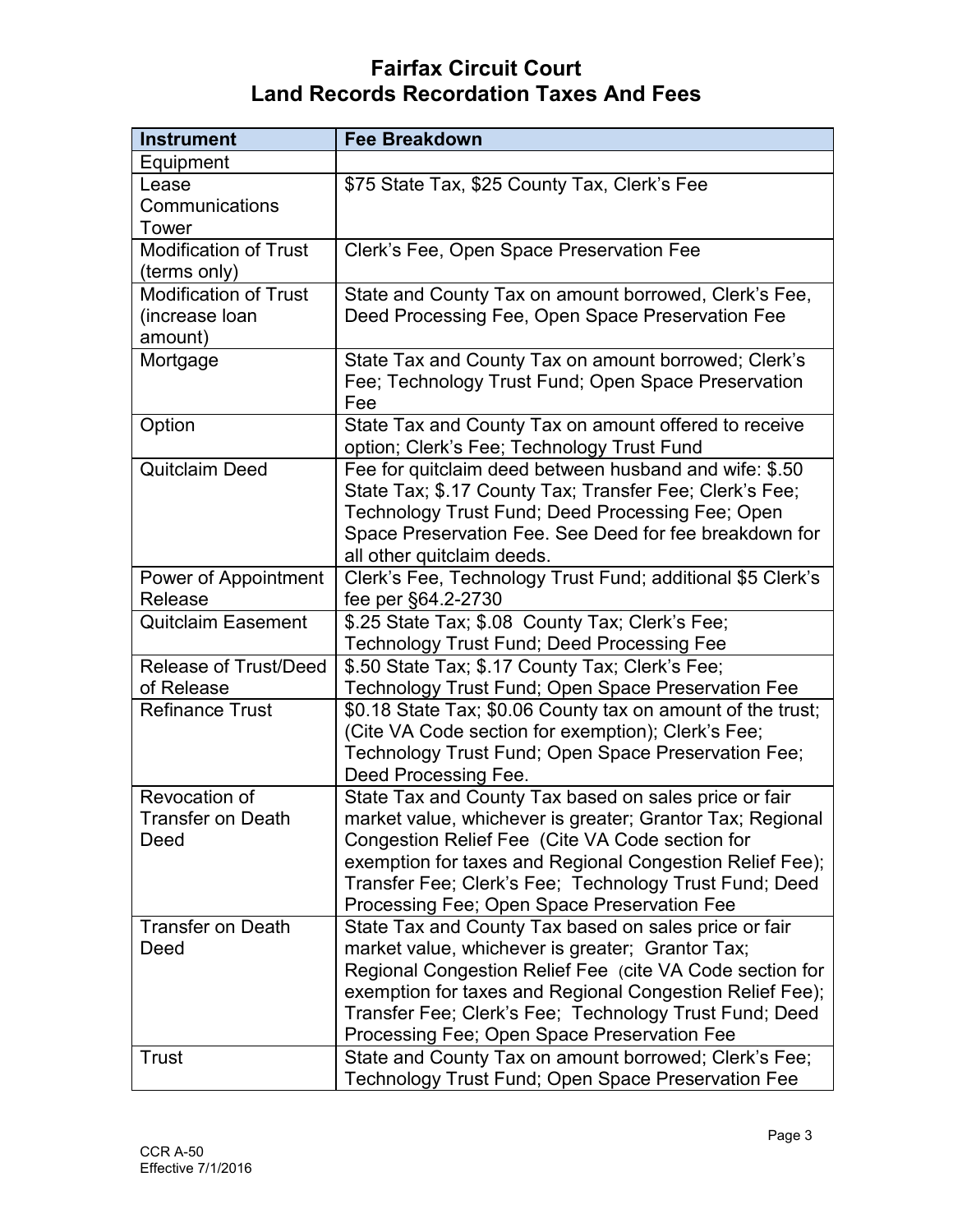| The Following Documents are Recorded for Clerk's Fee and Technology<br><b>Trust Fund Fee Only</b> |                                           |  |  |
|---------------------------------------------------------------------------------------------------|-------------------------------------------|--|--|
| Affidavit                                                                                         | Lien                                      |  |  |
| <b>Affidavit of Affixation</b>                                                                    | Lis Pendens (provide civil action number) |  |  |
| <b>Affidavit to Sever Affixation</b>                                                              | <b>Master Deed</b>                        |  |  |
| Agreement                                                                                         | Mechanic's Lien                           |  |  |
| <b>Appointment of Trustees</b>                                                                    | Merger                                    |  |  |
| <b>Assignment of Proceeds</b>                                                                     | Notice/Court Order                        |  |  |
| <b>Assignment of Trust</b>                                                                        | Permit                                    |  |  |
| <b>Assumption Agreement</b>                                                                       | Power of Attorney                         |  |  |
| Attachment                                                                                        | Release of Covenant Not to Encumber       |  |  |
| By Laws                                                                                           | Release of Lien/Lis Pendens               |  |  |
| Confirmation Deed (cite code                                                                      | <b>Resignation of Trustee</b>             |  |  |
| section)                                                                                          |                                           |  |  |
| <b>Corrective Affidavit</b>                                                                       | Subordination                             |  |  |
| Corrected of Re-recorded Document                                                                 | <b>Substitute of Trustees</b>             |  |  |
| Covenant                                                                                          | <b>Trust Agreement</b>                    |  |  |
| <b>Debtor's Petition</b>                                                                          | Vacation                                  |  |  |
| Declaration                                                                                       | Waiver                                    |  |  |
| <b>Homestead Deed</b>                                                                             |                                           |  |  |

| The Following Documents are Recorded for No<br><b>Charge</b> |  |
|--------------------------------------------------------------|--|
| Easements for:                                               |  |
| Town of Herndon                                              |  |
| Town of Clifton                                              |  |
| Town of Vienna                                               |  |
| City of Fairfax                                              |  |
| <b>Fairfax County Park Authority</b>                         |  |
| Documents resulting from actions of the Fairfax              |  |
| <b>County Board of Supervisors</b>                           |  |